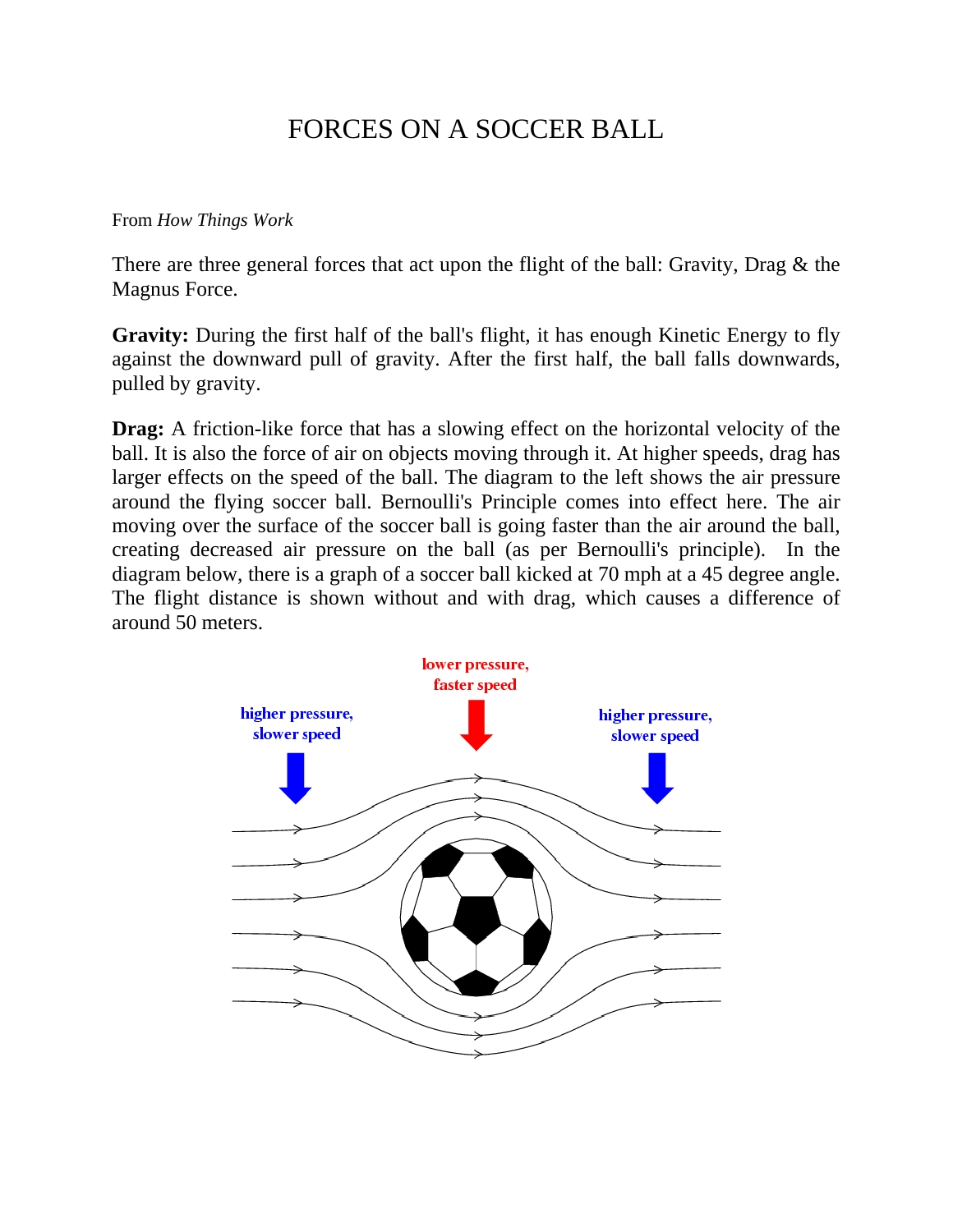## From *Science of Soccer*

**Magnus Force:** This force applies to any ball moving through the air with spin. This spin causes the air to take a different pattern around the ball, making the ball go left, right, up or down. It is behind things such as a curveball in baseball and a corner kick spinning into the net in soccer. The Magnus force "acts at right angles both to the velocity and to the axis of spin" (Wesson 161). Very simply, it causes an imbalance in forces on either side of the ball. This can cause the ball to move sideways, up and down in "random" patterns.